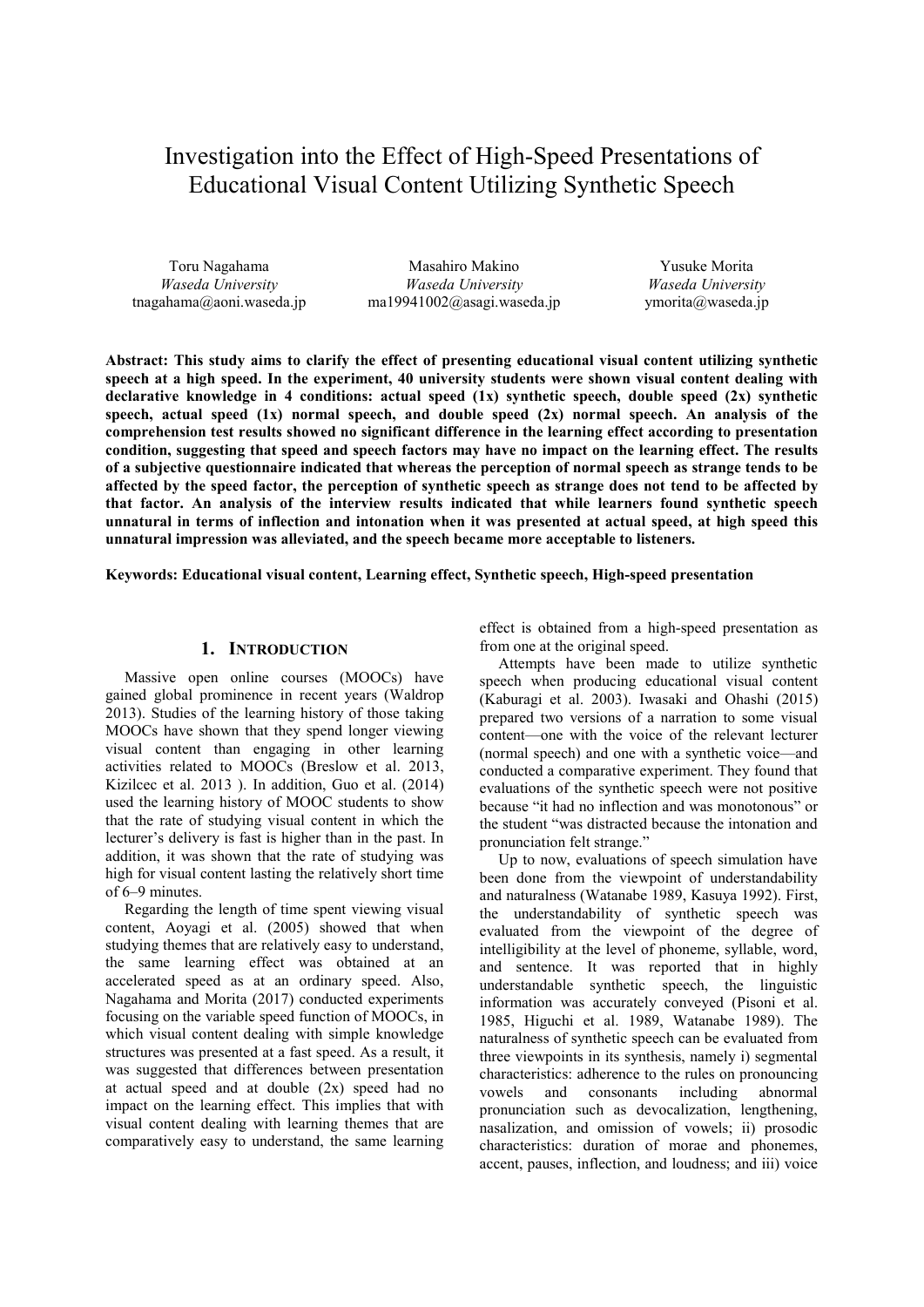quality: smoothness, "noise," and overall impression. It was reported that the higher the perceived naturalness of synthetic speech, the closer it was to normal speech (Hieda 1988).

Kasuya et al. (1989) conducted interviews regarding the relationship between the understandability and naturalness of synthetic speech and its effectiveness in achieving a task. The interviews were with newspaper staff carrying out proofreading tasks using synthetic speech. Some participants expressed the opinion that "if the content is clear, when you get used to it, the unnaturalness of synthetic speech is no longer annoying."

Kumagami and Kasuya (1991) asked participants executing a light task to answer questions posed by a normal voice and two synthetic voices of differing naturalness. They found that on the first time hearing, the task was completed more slowly with the synthetic speech than with the normal speech, but that on the second and subsequent hearings, there was no significant difference in task speed between the synthetic speech and normal speech. In addition, they found no effect of differences in the naturalness of synthetic speech. These results suggest that the impact on task efficiency of inadequate naturalness in synthetic speech is smaller than the impact of understandability. In addition, it was suggested that an increase in the number of hearings allows acclimatization to (familiarity with) synthetic speech.

Meanwhile, there are existing studies that show that the most suitable synthetic speech presentation speed differs depending on the application. For example, Kasuya et al. (1991), in a proofreading task utilizing synthetic speech, asked participants to listen at 5 presentation speeds, from 340 to 680 morae per minute. They demonstrated that, when there was a high rate of inconsistency with the numbers read by the synthetic voice and the printed numbers, the highspeed speech production was poorly evaluated, and the slow-speech production was preferred. In addition, Shimahara (2000) sped up the presentation to visually impaired people unable to "speed read" of a synthetic voice at the part-of-speech level using syntactic information. He found that some users acquired the



Figure 1. Experimental procedure.

ability to "speed listen." In addition, Watanabe (2005) investigated the use of synthetic speech in screen readers for visually impaired people and found that many users set the presentation speed of their screen reader at the maximum (around 2x normal speed).

However, so far there have been hardly any studies clarifying the effect of changing the presentation speed of educational visual content that uses synthetic speech. In addition, the usefulness of high-speed presentation of visual content has been verified in a number of studies (Nagahama and Morita, 2017). Thus, the aim of this study is to clarify the effect of high-speed presentation of visual content using synthetic speech.

## **2. METHOD**

## **2.1.Overview of the experiment**

Visual content was presented in four conditions: with synthetic speech at actual speed  $(1x)$ , with synthetic speech at double speed  $(2x)$ , with normal speech at actual speed  $(1x)$ , and with normal speech at double speed  $(2x)$ . The participants in the experiment were 40 students (24 male, 6 female; average age 21.4 [SD=0.9]) at a private university in the Tokyo area. Please note that to take account of the impact of familiarity with synthetic speech, we confirmed (selfcertification) with all participants that they had no prior experience of learning to utilize synthetic speech and did not utilize synthetic speech in their daily lives.

Figure 1 shows the experimental procedure. First, participants were sorted into four groups of equal size. Next, a pre-test was carried out to confirm the existing level of knowledge before the learning activity. Next, visual content in each of the four conditions was shown to each group (Table 1). They were asked not to pause or rewind the content. Next, a post-activity test with the same content as the pre-test was carried out to measure the effect on learning. Thereafter, participants were randomly shown visual content of the various conditions so that they all viewed all four presentation conditions and then answered a subjective evaluation questionnaire. Finally, an interview survey was carried out.

## **2.2.Overview of experimental videos**

The visual content presented in the normal speech condition (normal speech videos) was the same as that used by Nagahama and Morita (2017). Its subject matter was network structure as taught in information studies at high school, and the lecturer was a currently practicing high school teacher of information studies at a private high school in Chiba Prefecture. In addition, with reference to Fukumori (2008), we measured the speed of the speech in morae (a mora is a sound segment unit in phonics with a certain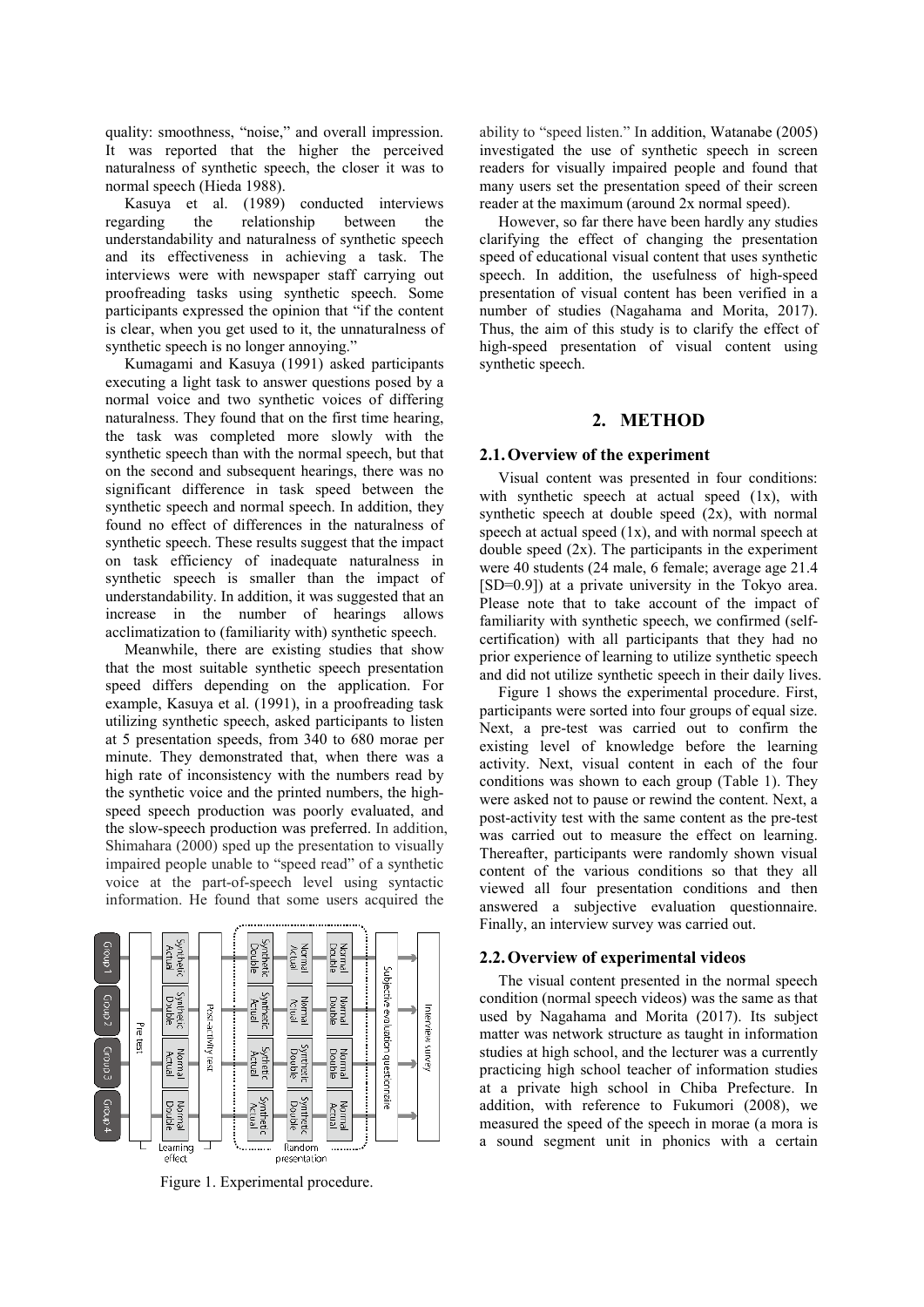| Group   |          | Age       | Male | Female | Initial lecture video<br>presentation condition |           |  |
|---------|----------|-----------|------|--------|-------------------------------------------------|-----------|--|
|         |          |           |      |        | Speed                                           | Speech    |  |
| Group 1 | $(n=10)$ | 21.6(0.7) |      |        | Actual                                          | Synthetic |  |
| Group 2 | $(n=10)$ | 21.3(0.7) |      |        | Double                                          | Synthetic |  |
| Group 3 | $(n=10)$ | 21.6(1.3) |      |        | Actual                                          | Normal    |  |
| Group 4 | $(n=10)$ | 21.1(0.9) |      |        | Double                                          | Normal    |  |

Table 1. Initial lecture video presentation conditions by group.

|                              | Slide                             |                     | No. of morae     | Speech presentation time (seconds) |                |  |
|------------------------------|-----------------------------------|---------------------|------------------|------------------------------------|----------------|--|
| Slide<br>[subject matter]    | presentation<br>time<br>(seconds) | Synthetic<br>speech | Normal speech    | Synthetic<br>speech                | Normal speech  |  |
| Slide 1<br>[Networks]        | 89                                | 455                 | 466              | 60                                 | 60             |  |
| Slide 2<br>[Components]      | 53                                | 255                 | 262              | 34                                 | 34             |  |
| Slide 3<br>[Protocol]        | 140                               | 781                 | 792              | 104                                | 98             |  |
| Slide 4<br><b>IP</b> address | 112                               | 616                 | 631              | 83                                 | 77             |  |
| Slide 5<br>[DNS server]      | 41                                | 225                 | 230              | 30                                 | 27             |  |
| Slide 6<br>[URL creation]    | 79                                | 411                 | 428              | 54                                 | 54             |  |
| Average<br>(SD)              | 85.7<br>(33.6)                    | 457.2<br>(194.5)    | 468.2<br>(196.7) | 60.8<br>(26.1)                     | 58.3<br>(24.2) |  |

Table 2. Normal speech and synthetic speech overview.

temporal length) and found that it was 327.9 morae per minute.

The visual content presented in the synthetic speech condition (synthetic speech videos) was produced based on that used by Nagahama and Morita (2017). For the synthetic speech, we utilized the textto-speech function of an iMac (Retina 5K, 27 inch) produced by Apple to transfer data to speech. The script to be read was produced from teaching materials in a normal speech video, but without slips of the tongue, auxiliary words, or fillers. In addition, the reading speed and reading voice were set using the default settings on the iMac. The voice data were edited to the match the voice production timing in the normal speech videos using Final Cut Pro X by Apple.

The presentation time of the normal speech and synthetic speech videos was 9 minutes and 12 seconds in the actual speed conditions and 4 minutes and 42 seconds in the double-speed conditions. In addition, six slides were created, excluding the introductory section. Table 2 summarizes the normal and synthetic speech information. The number of morae was higher for the synthetic speech than for the normal speech because fillers, auxiliary words, and slips of the tongue were excluded from the normal speech video's teaching content. In addition, the length of time that speech was presented (speech presentation time) was measured with a stop watch for both synthetic and normal speech; it was revealed that the synthetic speech presentation time was longer than the normal speech. Please note that the normal speech presentation time was measured with fillers and slips of the tongue in the teaching content excluded. Particles at the end of sentences were excluded from the measurement because the corresponding audio was too short.

#### **2.3.Comprehesion test**

We used Nagahama and Morita's (2017) comprehension test to measure the learning effect, administering a pre-test and a post-activity test. The comprehension test consisted of 20 questions (11 recall questions and 9 applied knowledge questions). One mark was awarded for each correct answer, with 20 marks being the maximum score. The recall questions were presented in the form of an information recall test and were intended to measure the volume of information retained by the participants after viewing the visual content. The applied knowledge questions included one multiple choice question, five recognition questions, and three true or false questions, and were intended to measure the ability to apply knowledge learned from the visual content to new problems.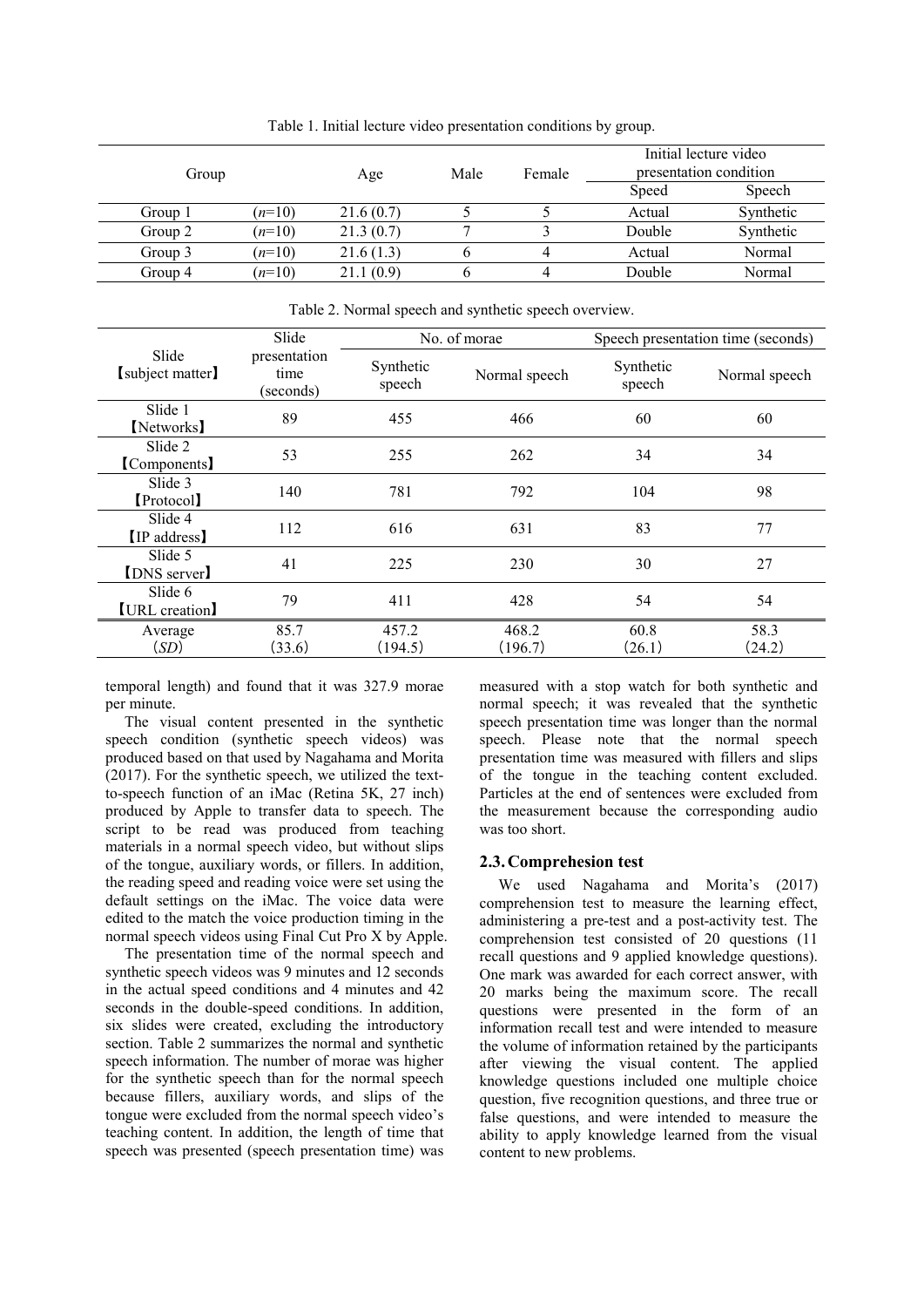|                         |                  |        | Normal speech |        | $F$ value |       |             |
|-------------------------|------------------|--------|---------------|--------|-----------|-------|-------------|
|                         | Synthetic speech |        |               |        |           |       |             |
|                         | Actual           | Double | Actual        | Double | Speech    | Speed | Interaction |
| Total score             | 8.3              | 6.2    | 7.7           | 7.1    | 0.0       | 2.7   | 0.8         |
|                         | (2.2)            | (3.0)  | (2.2)         | (2.3)  | ns        | ns    | ns          |
| Recall score            | 6.0              | 4.9    | 5.0           | 4.7    | 0.9       | 1.3   | 0.4         |
|                         | (2.1)            | (1.8)  | (1.7)         | (1.9)  | ns        | ns    | ns          |
| Applied knowledge score | 3.0              | 1.8    | 4.4           | 2.0    | 15.8      | 137.2 | 13.5        |
|                         | (1.3)            | (1.0)  | (0.9)         | (1.2)  | ns        | ns    | ns          |
|                         |                  |        |               |        |           |       |             |

Table 4. Average increase in score on the comprehension test.

## **2.4.Subjective evaluation questionnaire**

A paper question sheet was used in the subjective evaluation questionnaire. There were 25 items, consisting of 1 item in Nagahama and Morita's (2017) "comprehension" category, 3 in their "lecturer" category, 3 in their "concentration" category, 1 in their "audibility" category, 2 in their "viewability" category, 2 in their "presentation speed, time taste" category, and 3 in their "content taste" category, to give a total of 15 items, plus 10 items added for this study.

The questions were answered on a five-point scale, with five meaning "strongly agree," four meaning "somewhat agree," three meaning "neither agree nor disagree," two meaning "somewhat disagree," and one meaning "strongly disagree."

## **2.5.Interview survey**

The interview survey was carried out using the semi-structured method, with interviews lasting 5–10 minutes and being conducted by the authors. The questions related to the differences between normal speech and synthetic speech in the actual speed condition and the double speed condition.

## **3. RESULTS AND DISCUSSION**

#### **3.1. Confirmation of homogeneity**

To confirm homogeneity between the four groups, we carried out a one-way ANOVA on the scores in the pre-test. This showed no significant difference between the groups  $(F (3, 36) = 0.61, n.s.).$  This confirmed that the existing knowledge of the teaching content prior to the learning activity was at the same level in all four groups.

#### **3.2. Comprehensiton test analysis**

We collected the overall scores on the comprehension test, the scores for the recall questions (recall score), and the scores for the applied knowledge questions (applied knowledge score), which are shown in Figure 2. We conducted a twoway ANOVA (Table 4) regarding the average rise in overall score, recall score, and applied knowledge score on the comprehension test, using the speech factor (relating to type of speech in the visual content) \*\*:  $p < .01$ , \*:  $p < .05$ , +:  $p < .10$ 

and the speed factor (relating to the speed of the presentation of the visual content).

First, no interaction was visible regarding the growth in the overall score  $(F (1, 36) = 0.84, n.s.).$ When we tested the main effect, we found no significant difference for the speech factor  $(F (1, 36))$  $= 0.03$ , *n.s.*), and no significant difference for the speed factor  $(F (1, 36) = 2.73, n.s.).$  This clarifies that the speech and speed factors did not influence the rise in overall score.

Next, no interaction was visible regarding growth in the recall question score  $(F (1, 36) = 0.41, n.s.).$ When we tested the main effect, we found no significant difference for the speech factor  $(F (1, 36))$  $= 0.92$ , *n.s.*), and no significant difference for the speed factor  $(F (1, 36) = 1.25, n.s.).$  This clarifies that the speech and speed factors did not influence the rise in recall score.

Next, no interaction was visible regarding the growth in applied knowledge score  $(F (1, 36) = 0.32)$ , *n.s.*). When we tested the major effect, we found no significant difference for the speech factor  $(F (1, 36))$  $= 1.48$ , *n.s.*), and no significant difference for the speed factor  $(F (1, 36) = 1.11, n.s.).$  This shows that the speech and speed factors did not influence the rise in applied knowledge score.

In the overall, recall, and applied knowledge scores, there was no significant interaction between the speech and speed factors and no significant main effect. This suggests that under the conditions in this experiment, the speech and speed factors had no influence on the learning effect.

## **3.3. Analysis of subjective evaluation questionnaire**

Relating to the answers in the subjective evaluation questionnaire, we collected scores for each condition and calculated the average value for each item. To investigate the factorial structure, we conducted an exploratory factor analysis (maximum likelihood method, promax rotation). As a result, we identified four factors from the sharp decline in the scree plot. These factors having been indicated, we carried out a factor analysis (excluding items with a loading of less than 0.35) and obtained 4 factors and 21 items.

Table 5 shows the factor analysis results. Factor 1 was comprised of items relating to the usefulness of the visual content (such as Item 5 "I was able to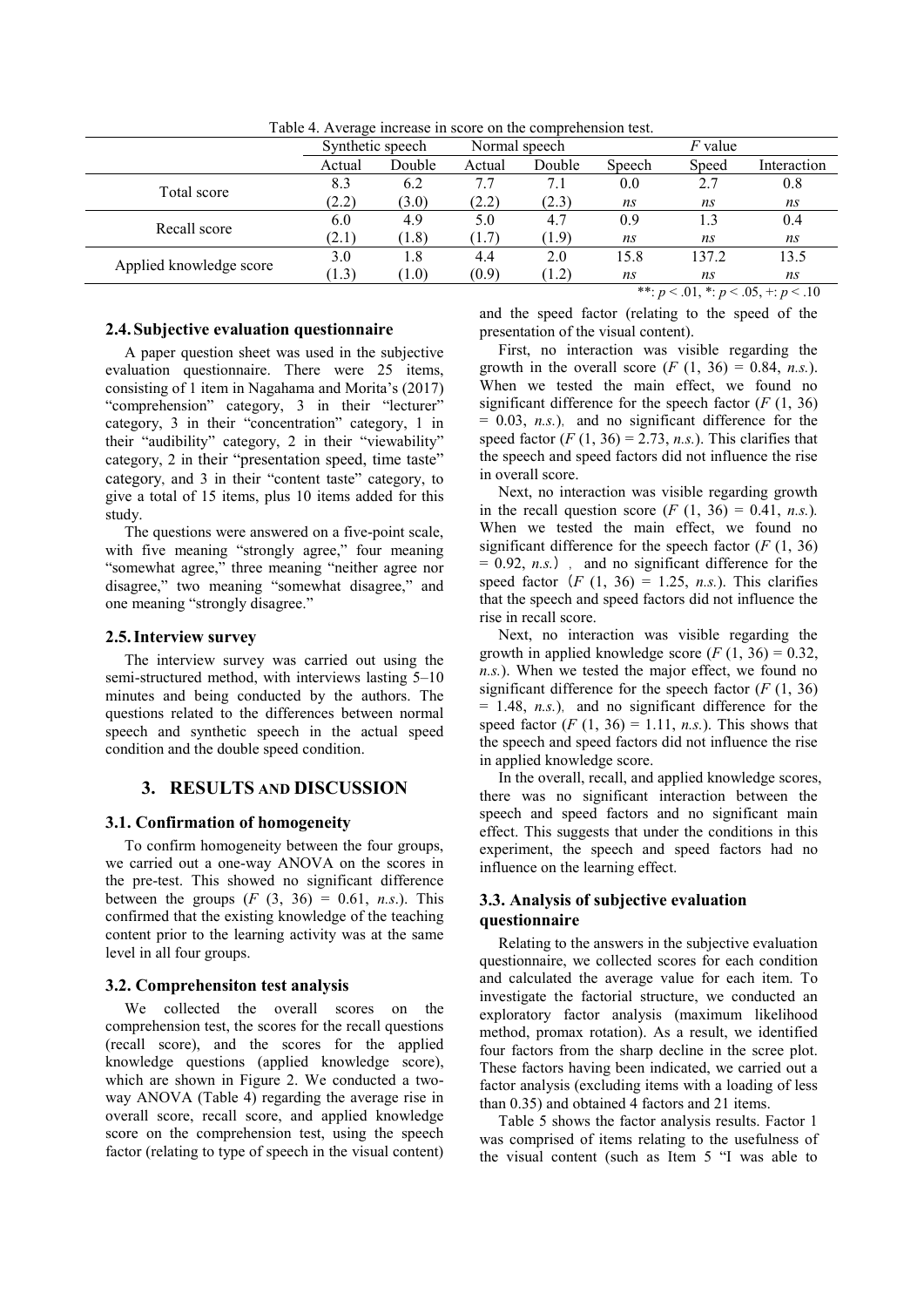|                                      |                |                                                                    | Factor | Factor         | Factor | Factor                  |
|--------------------------------------|----------------|--------------------------------------------------------------------|--------|----------------|--------|-------------------------|
|                                      |                |                                                                    | 1      | $\overline{c}$ | 3      | $\overline{\mathbf{4}}$ |
|                                      | Q <sub>5</sub> | I was able to concentrate and listen                               | .85    | .25            | .08    | $-.15$                  |
|                                      | Q1             | I understood the teaching content                                  | .84    | $-.01$         | .11    | $-.34$                  |
|                                      | Q2             | The explanation was clear                                          | .83    | $-.17$         | .17    | .07                     |
| Usefulness of visual                 | Q4             | The explanation was well structured                                | .66    | $-.22$         | $-.03$ | .11                     |
| content                              | Q <sub>3</sub> | The lecturer's voice was intelligible                              | .65    | $-.09$         | $-.02$ | .17                     |
| $(a=.86)$                            | Q21            | The voice was easy on the ears                                     | .55    | .04            | $-.17$ | .13                     |
|                                      | Q12            | I would like to use this presentation condition<br>to study again  | .52    | .13            | .02    | .19                     |
|                                      | Q11            | There were places where I wanted a slower<br>explanation           | $-.39$ | .25            | .03    | .19                     |
| Perceived strangeness of             | Q22            | The voice inflection was annoying                                  | .03    | .98            | $-.05$ | $-.11$                  |
| presentation speech                  | Q23            | The voice production intonation was annoying                       | .02    | .90            | .04    | $-12$                   |
| $(\alpha = .77)$                     | Q20            | There was a high volume of spoken<br>information                   | .01    | .41            | .03    | .20                     |
|                                      | Q7             | The screen flicker was annoying                                    | .20    | .11            | .83    | $-.07$                  |
| Presentation information             | Q14            | There were a lot of charts and tables on the<br>slides             | $-.13$ | $-.00$         | .62    | .23                     |
| burden                               | Q <sub>6</sub> | My eyes became tired while watching                                | .01    | $-.01$         | .58    | .03                     |
| $(a=.72)$                            | Q18            | The presentation speed was appropriate                             | $-.09$ | .13            | $-.49$ | $-.44$                  |
|                                      | Q25            | The timing of the voice production was<br>appropriate              | .34    | $-.09$         | $-.42$ | .08                     |
|                                      | Q16            | I liked being able to see the captions                             | .05    | .10            | $-.01$ | .70                     |
|                                      | Q24            | The gaps between the voice production were<br>unnatural            | $-16$  | .17            | .23    | $-.49$                  |
| Form and<br>understandability of the | Q19            | The spoken information deepened my<br>understanding                | .29    | .29            | $-.30$ | .48                     |
| visual content<br>$(a=.66)$          | Q10            | I followed the textual information with my<br>eyes with difficulty | $-.01$ | .43            | .26    | .47                     |
|                                      | Q <sub>9</sub> | I focused on the visual information while<br>viewing               | .20    | .16            | $-.13$ | $-.43$                  |
|                                      | Q13            | The text volume on the slides was low                              | .11    | $-.04$         | .32    | .42                     |
|                                      |                | Factor 1                                                           |        | $-.44$         | $-.25$ | .20                     |
|                                      |                | .31<br>Factor 2                                                    |        |                |        |                         |
|                                      |                | Factor 3                                                           |        |                |        | .02                     |
|                                      |                | Factor 4                                                           |        |                |        |                         |

Table 5. Factor analysis table.

concentrate and listen," Item 1 "I understood the teaching content," Item 3 "The lecturer's voice was intelligible," and Item 21 "The voice was easy on the ears"), and so it was dubbed the "usefulness of visual content" factor. Factor 2 was comprised of items relating to perceptions of strangeness in the presentation speech of the visual content (such as Item 22 "The voice inflection was annoying" and Item 23 "The voice production intonation was annoying"), and so it was dubbed the "perceived strangeness of presentation speech" factor.

Factor 3 was comprised of items relating to the burden of the presentation's visual content (such as Item 7 "The screen flicker was annoying," Item 14 "There were a lot of charts and tables on the slides," and Item 6 "My eyes became tired while watching"), and so it was dubbed the "presentation information burden" factor. Factor 4 was comprised of items relating to the form of the visual content and its understandability (such as Item 16 "I liked being able to see the captions," Item 24 "The gaps between the voice production were unnatural," and Item 10 "I followed the textual information with my eyes with difficulty"), and so it was dubbed the "form and understandability of the visual content" factor.

We investigated the reliability of the criteria using *α* coefficients; that for "usefulness of visual content" was .86, that for the "perceived strangeness of presentation speech" was .77, that for "presentation information burden" was .72, and that for "form and understandability of the visual content" was .66. Please note that when investigating the reliability of the criteria using *α* coefficients, items where the loading showed a minus value were inverted for processing.

#### **3.3.1 Analysis of sub-scale scores for each factor**

We calculated the average value of the items in each factor for each presentation condition and made them the respective sub-scale's score. We also carried out a two-way ANOVA for the speech and speed factors (Table 6).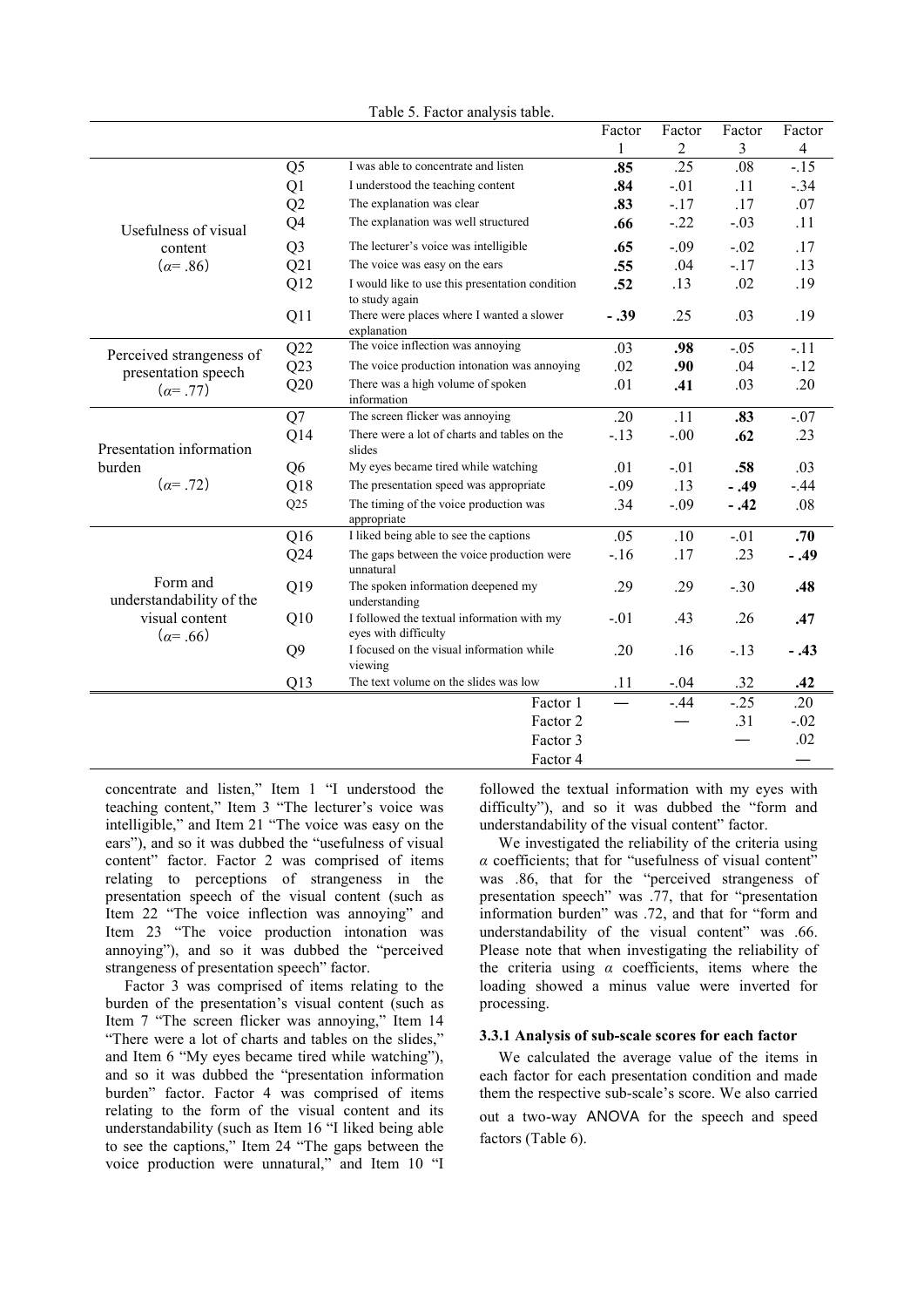Table 6: Subscale score for each factor

|                                          | Synthetic speech |        | Normal speech |        | F value |       |                                                |
|------------------------------------------|------------------|--------|---------------|--------|---------|-------|------------------------------------------------|
|                                          | Actual           | Double | Actual        | Double | Speech  | Speed | Interaction                                    |
| Usefulness of visual content             | 3.1              | 1.8    | 4.2           | 2.2    | 32.3    | 170.2 | 8.5                                            |
|                                          | (0.7)            | (0.8)  | (0.7)         | (1.0)  | **      | $***$ | **                                             |
| Perceived strangeness of presentation    | 3.6              | 3.7    | 2.0           | 2.7    | 51.9    | 8.4   | 14.5                                           |
| speech                                   | (0.9)            | (1.1)  | (0.8)         | (0.9)  | **      | $***$ | **                                             |
| Presentation information burden          | 2.4              | 2.8    | 1.9           | 2.7    | 34.1    | 34.0  | 6.1                                            |
|                                          | (0.6)            | (0.7)  | (0.6)         | (0.7)  | **      | $***$ | *                                              |
| Form and understandability of the visual | 2.6              | 2.5    | 2.8           | 2.4    | 3.6     | 30.7  | 11.8                                           |
| content                                  | (0.7)            | (0.6)  | (0.6)         | (0.6)  |         | $***$ | **                                             |
|                                          |                  |        |               |        |         |       | **: $p < 0.01$ , *: $p < 0.05$ , +: $p < 0.10$ |

First, interaction was seen as relating to the subscale score for the "usefulness of visual content" factor  $(F (1, 39) = 8.5, p < .01)$ . An investigation of the simple main effect revealed a significant difference in the actual speed condition  $(F(1, 39))$ 34.0,  $p < .01$ ) and the double-speed condition ( $F(1, 1)$ )  $39 = 5.5$ ,  $p < .05$ ), regarding the speech factor. Meanwhile, regarding the speed factor, a significant difference was seen for the normal speech condition  $(F (1, 39) = 103.7, p < .01)$  and the synthetic speech condition  $(F (1, 39) = 79.8, p)$ < .01). These results showed that the degree of usefulness of the visual content as felt by the participants differed according to the speech and speed factors.

Next, an interaction was seen relating to the subscale score of the "perceived strangeness of presentation speech" factor  $(F (1, 39) = 14.5, p)$  $<$  .01) . An investigation of the simple main effect revealed a significant difference in the actual speed condition  $(F (1, 39) = 54.3, p < .01)$  and the double-speed condition  $(F (1, 39) = 32.4, p < .05)$ , regarding the speech factor. Meanwhile, regarding the speed factor, a significant difference was seen for the normal speech condition  $(F (1, 39) = 16.5,$  $p<01$ ) and the synthetic speech condition (*F* (1, 39)  $= 0.3$ , *n.s.*). These results showed that while the degree of "perceived strangeness of the presentation speech" as felt by the participants differed according to the speed factor in the normal speech condition, in the synthetic speech condition, it was the same regardless of the speed factor.

Following on from this, an interaction was seen relating to the sub-scale score of the "presentation information burden" factor  $(F (1, 39) = 6.1, p)$  $< .05)$ .

An investigation of the simple main effect revealed a significant difference in the actual speed condition (F  $(1, 39) = 30.9$ , p < .01) and the doublespeed condition (F  $(1, 39) = 6.6$ , p < .05), regarding the speech factor. Meanwhile, regarding the speed factor, a significant difference was seen for the normal speech condition  $(F (1, 39) = 34.2, p)$  $\leq$  .01), and the synthetic speech condition (F (1,  $39$ ) = 20.2,  $p < .01$ ). These results showed that the degree of "presentation information burden" felt by the participants differed according to the speech and speed factors.

Following on from that, an interaction was seen relating to the sub-scale score of the "form and understandability of the visual content" factor (*F* (1,  $39$ ) = 11.8,  $p < .01$ ). An investigation of the simple main effect revealed a significant difference in the actual speed condition  $(F (1, 39) = 14.1, p)$  $<$  0.01) and the double-speed condition ( $F(1, 39)$  = 0.4, *n.s.*), regarding the speech factor. Meanwhile, regarding the speed factor, a significant difference was seen for the normal speech condition  $(F(1, 39))$  $= 38.5, p < .01$ ) and the synthetic speech condition  $(F (1, 39) = 3.1, p < .10)$ . These results showed that while subjective evaluations of the "form and understandability of the visual content" differed according to the speech factor in the actual speed condition, they were the same regardless of the speech condition in the double-speed condition.

#### **3.4. Results of the interview survey**

When all of the comments obtained via the interviews were summarized and counted, there were 196 in total. All of the comments obtained were classified into the four categories of "comprehension," "intelligibility," "acceptability to the listener," and "concentration," according to their key words. In doing this, with reference to Kasuya (1992), we classified comments relating to "comprehension" in the "intelligibility" category and those relating to "naturalness" in the "acceptability to the listener" category. As a result, 17 comments were classified under "comprehension," 51 under "intelligibility," 80 under "acceptability to the listener," and 32 under "concentration." Please note that 16 comments did not fit into any of the 4 categories and were classified under "other."

## **3.5. Disucussion of the results of the interview survey**

The following discussion of the results of the interview survey is conducted from the two viewpoints of ease of listening and problems related to speeding up the speech.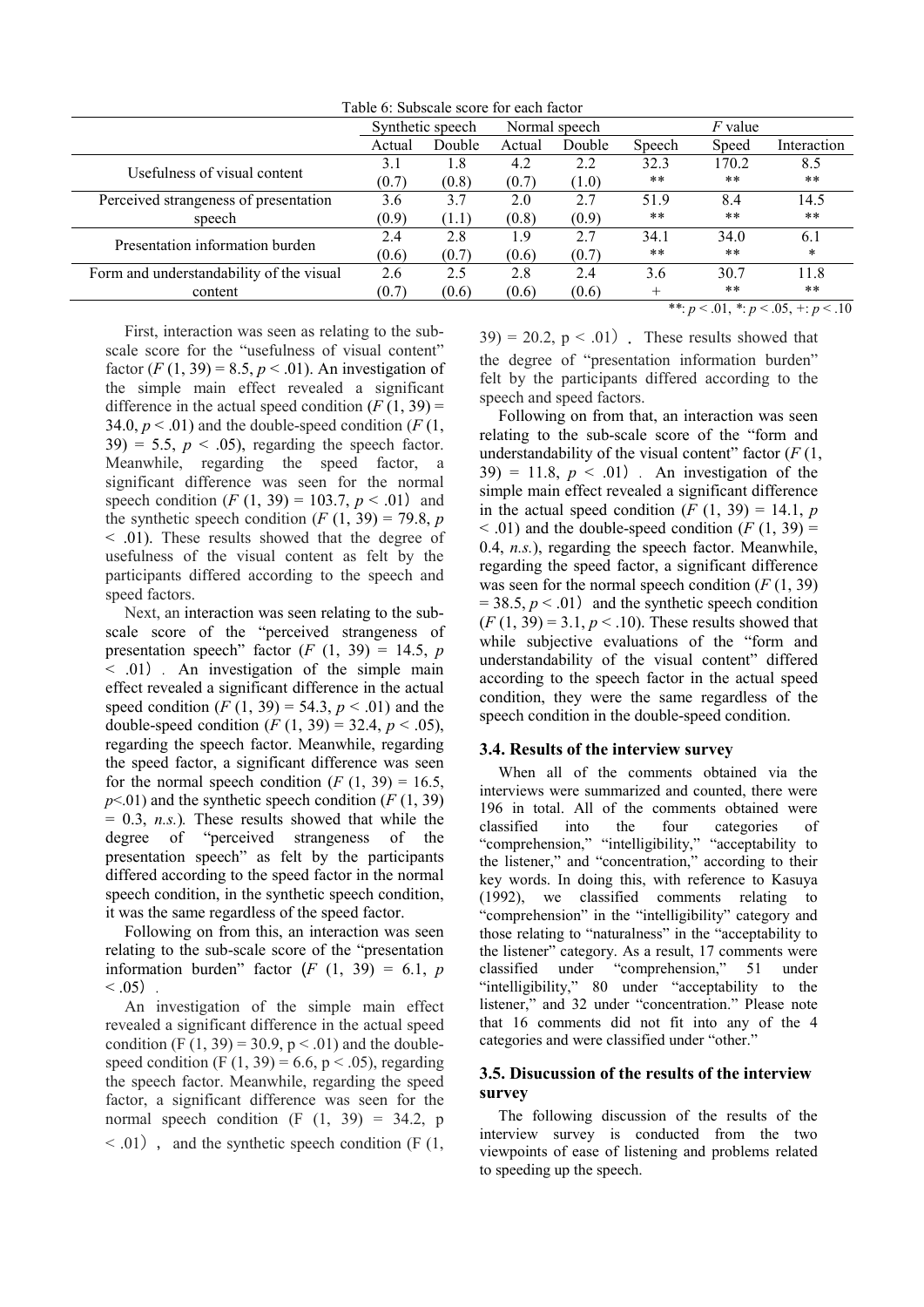#### **3.5.1 Ease of listening to the presentation speech**

Among the comments relating to the ease of listening to the presentation speech, there were positive comments regarding normal speech at actual speed relating to the presence of inflection, a sense of friendliness, and the presence of familiarity. There were also negative comments relating to being bothered by slips of the tongue and fillers.

Meanwhile, there were negative comments regarding normal speech at double speed, to the effect that "there were too many fillers" and "sped-up fillers are jarring to hear." These comments point to the possibility, relating to the ease of listening, that the participants were positive about normal speech at actual speed, but fillers increased its unpleasantness when it was sped up.

Elsewhere, there were positive comments regarding synthetic speech at actual speed relating to the absence of slips of the tongue and fillers. There were also negative comments relating to the absence of inflection, the unnatural intonation, and the monotonous rhythm. However, although there were negative comments relating to the double-speed synthetic speech to the effect that the monotonous or high tone was jarring, there were also positive comments to the effect that "the aspects of synthetic speech that are strange at actual speed are no longer annoying" and "the unnaturalness of the voice is less annoying than at actual speed and it becomes easier on the ear."

These comments suggest that when it comes to the ease of listening to the presentation speech, the participants found the synthetic speech unnatural in terms of inflection, intonation, and rhythm when the presentation was at actual speed, but that the sense of strangeness and unnaturalness was alleviated when the presentation was sped up and it became more acceptable to the listener.

## **3.5.2 Problems with the high-speed speech presentation**

There were indications that any sense of strangeness and unnaturalness relating to the synthetic speech was alleviated by the high-speed presentation. However, there were comments relating to the double-speed synthetic speech to the effect that "it was fast, and I could pick out hardly anything" or "it was fast and very difficult to follow." There were also comments along the lines of "I did absorb the information, but it was tiring" or "It was too fast and I gradually lost heart." These comments imply that listening took a toll on the participants. Notably, comments to the effect that "I felt that the volume of spoken information was higher than the volume of information on the slides," "I relied almost entirely on the slides," and "I did not rely on the speech" suggest that processing auditory information took a particularly high toll on the participants.

Meanwhile, there were similar comments relating to the auditory burden of double-speed normal speech. In addition, some participants commented that they felt little difference between double-speed  $(2x)$ normal speech and double-speed (2x) synthetic speech. These comments imply that when presented at a high speed, normal speech takes on some of the qualities of synthetic speech.

The above discussion suggests the necessity of a thorough investigation into how to deal with the associated auditory burden before synthetic speech or normal speech are presented at a high speed.

# **4. CONCLUSION**

You can use this document by merely doing the copy and paste your text over in this template. To read this template correctly, select "Print Layout" 3.under the "View" menu to show the two-column format.

The aim of this study was to clarify the effect of a high-speed presentation of educational visual content using synthetic speech. In the experiment, 40 university students were presented with visual content dealing with declarative knowledge in 4 conditions (actual speed synthetic speech, double-speed synthetic speech, actual speed normal speech, and double-speed normal speech).

An analysis of the comprehension test results suggested that neither the factor relating to the speech (speech factor) nor the factor relating to the presentation speed (speed factor) had any impact on the learning effect.

An analysis of the subjective evaluation questionnaire suggested that the subjective evaluations relating to the "usefulness of the educational visual content" and "the burden from the presentation information" differed according to the speech and speed factors. In addition, it was suggested that the subjective evaluations relating to the "perceived strangeness of the presentation speech" were not impacted by the speed factor in the synthetic speech condition. Furthermore, it was found that the subjective evaluations relating to the "form and understandability of the visual content" were not affected by the speech factor.

The interview survey results implied, with regard to the presentation's ease of listening, that the learners found the synthetic voice unnatural in terms of inflection, intonation, and rhythm when hearing it at actual speed, but that when it was presented to them at high speed, this perceived unnaturalness was alleviated and it became more acceptable to the listener. In addition, it seems that the absence of fillers and slips of the tongue as found in normal speech increased the ease of listening of the synthetic speech.

From the above, it is clear that under the conditions in our experiment, when visual content using synthetic speech was presented at double-speed,